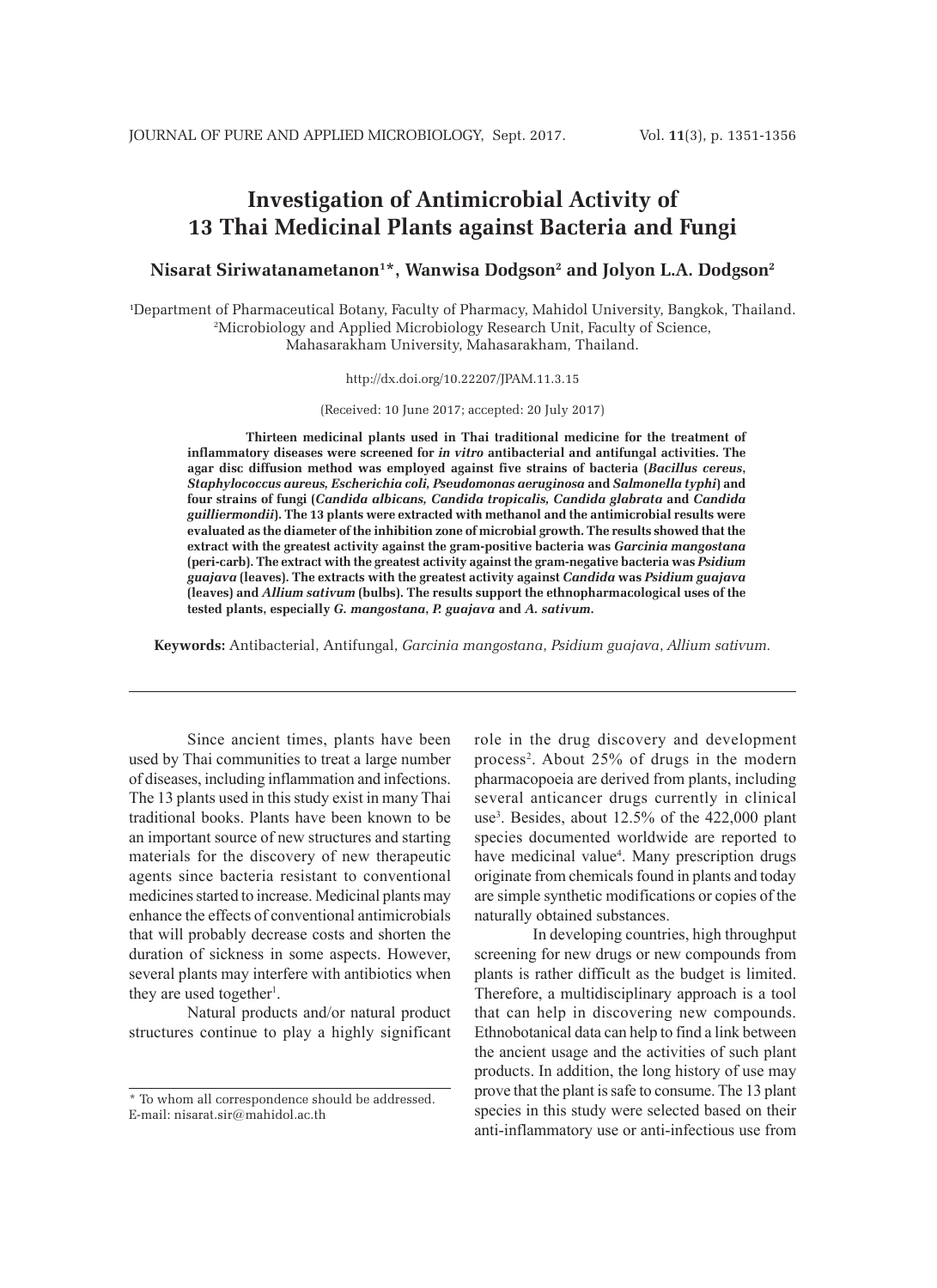some Thai ancient textbooks. It is expected that the long history of their usage might offer opportunities for the discovery of novel antimicrobial agents.

#### **EXPERIMENTAL**

#### **Collection of plant materials**

All 13 plant materials were collected in Thailand, 100–200 g per sample. *Basella alba, Basella rubra, Gynura pseudochina* and *Rhinacanthus nasutus* were collected from farmland in Buriram Province. *Oroxylum indicum* and *Cayratia trifolia* were collected in suburban areas. *Pouzolzia indica* and *Muehlenbeckia platyclada* were collected from the Sirirukhachart Botanical Garden, Mahidol University. *Morus alba* and *Psidium guajava* were collected from Roi-Et Province. *Garcinia mangostana* was collected from Chantaburi Province and *Vernonian einerea* was collected from Mahasarakham Province. Bulbs of *Allium sativum* were purchased from a local market in Mahasarakham Province.

Their scientific names, local names and medicinally used parts are detailed in Table 1. Their macroscopic characteristics were identified according to Thai herbal pharmacopeia guidelines. The plants were gathered during August 2015. The fresh and dried plants were identified by comparison with the plant specimens at the Forest Herbarium of the Thai Royal Forest Department, Bangkok, Thailand.

#### **Preparation of extracts**

All plant materials were collected, washed with water, dried at about 35–40 ºC for several days and then ground to a powder using a laboratory scale mill. Twenty grams of dried powder of each plant was extracted with 90% methanol and dried under pressure using a rotary evaporator. All dried extracts were then kept in tightly fitting stopper bottles in a freezer (-4 ºC) until used. Thereafter, the extracts were re-dissolved in 10 % dimethyl sulfoxide (DMSO) at a concentration of 100 mg/ ml and then cold sterilized by filtration through a mini-disk filter  $(0.45 \,\mu\text{m})$  and stored in amber glass bottles for antimicrobial testing.

# **Microorganisms and media**

The five bacterial strains used (*Bacillus cereus*, *Staphylococcus aureus*, *Escherichia coli*, *Pseudomonas aeruginosa* and *Salmonalla typhi*) were cultured on nutrient agar at 35ºC for 18 hours.

J PURE APPL MICROBIO*,* **11**(3), SEPTEMBER 2017.

The bacterial colonies were placed into test tubes containing sterile normal saline solution (0.85% NaCl) to make a suspension equal to the turbidity of McFarland standard No. 0.5 (approximately 1-5 x 108 CFU/ml of bacteria) and spread on Mueller Hinton agar using a sterile cotton swab.

The four yeast strains used (*Candida albicans*, *Candida tropicalis*, *Candida glabrata*  and *Candida guilliermondii*) were cultured on Sabouraud dextrose agar at 35ºC for 24-48 hours. The yeast colonies were placed into test tubes containing a sterile normal saline solution (0.85% NaCl) to make a suspension equal to the turbidity of McFarland standard No. 0.5 (approximately 1-5 x 106 CFU/ml of yeast) and spread on Sabouraud dextrose agar using a sterile cotton swab.

# **Antimicrobial screening**

The agar disc diffusion method  $10,11$ was used to screen the antimicrobial activity of the herb extracts. Sterile 6-mm diameter paper discs (Schleicher and Schuell, Germany) were impregnated with 10 µl of herb extracts (100 mg/ ml) and placed on the inoculated Mueller Hinton agar (MHA) and Sabouraud dextrose agar (SDA) plates. Lincomycin (5 mg/mL) antibiotic discs were used as antibacterial agents. Amphotericin B (5 mg/mL) and garlic extract were used as antifungal agents. Discs impregnated with 10 µl of DMSO were used as negative controls. Plates were incubated at 35ºC for 18 h for bacteria and 48 h for yeasts. The inhibition zone diameter was measured. The tests were performed in triplicate and the results were averaged.

## **RESULTS**

The results, evaluated as the diameter of the inhibition zone of microbial growth, showed that most extracts tested were active against grampositive bacteria (both *B. cereus* and *S. aureus*). The extracts with the greatest activity against both gram-positive bacteria tested were *G. mangstana* and *P. guajava* with similar inhibition zone diameters that ranged from 11.7-14.8 mm.

For gram negative bacteria, four plant species (*C. trifolia, G. mangostana, P. indica* and *P. guajava*) were active against *E. coli*. However, only *C. trifolia* was active against *S. typhi*. The extracts that showed the strongest inhibition against gram negative *P. aeruginasa* were *O. indicum* followed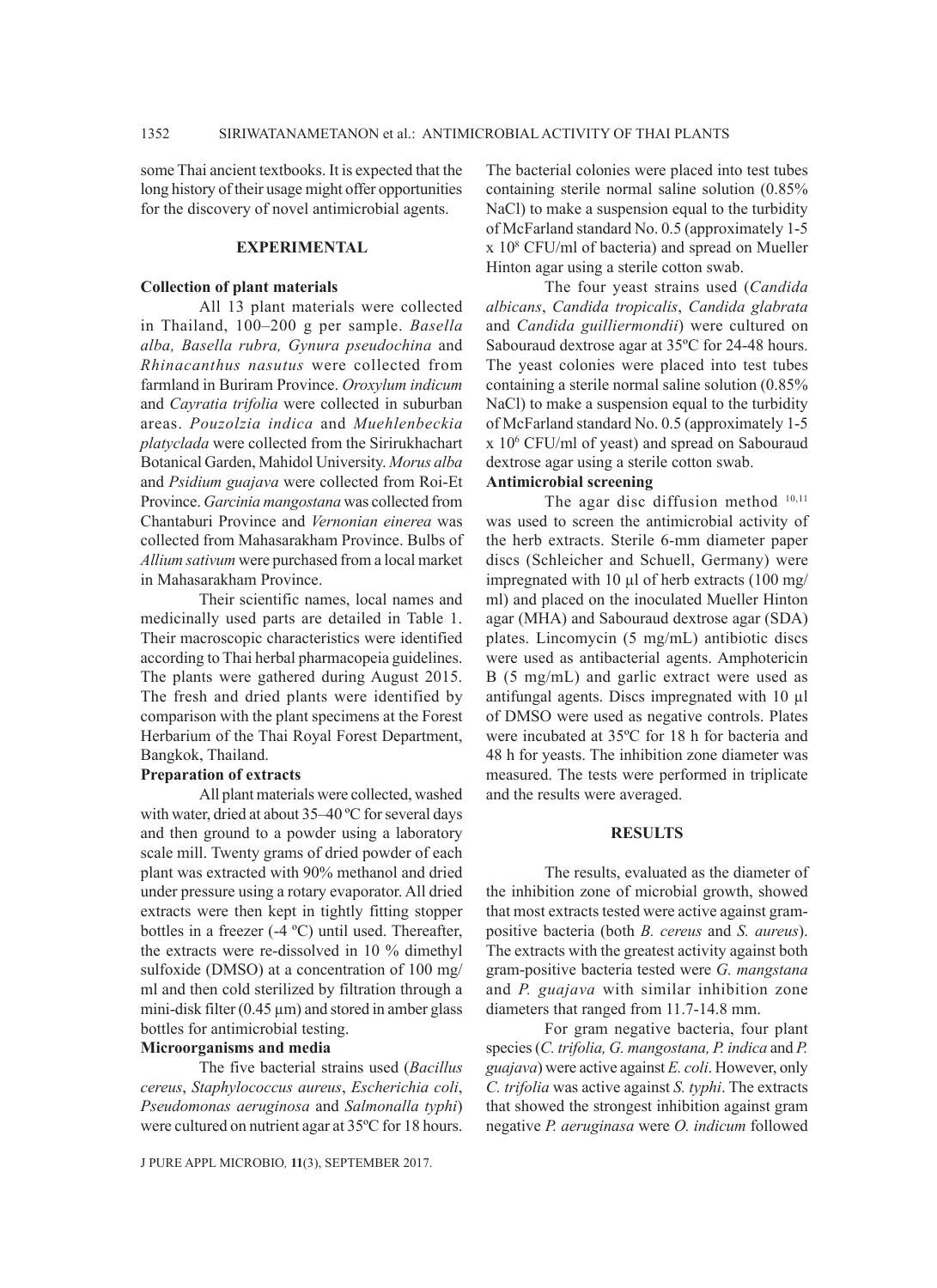| Plant species                                                                         | Local names     | Parts<br>used   | <b>Traditional</b> uses                                                                                                                                                                                                                                                                                                         |
|---------------------------------------------------------------------------------------|-----------------|-----------------|---------------------------------------------------------------------------------------------------------------------------------------------------------------------------------------------------------------------------------------------------------------------------------------------------------------------------------|
| <b>FAMILY</b>                                                                         |                 |                 |                                                                                                                                                                                                                                                                                                                                 |
| Allium sativum L.<br><b>AMARYLLIDACEAE</b>                                            | Kra-tiem        | <b>Bulbs</b>    | Regulating blood pressure, lowering<br>blood sugar and cholesterol levels,<br>effective against bacterial, viral, fungal                                                                                                                                                                                                        |
| Basella alba L.<br><b>BASELLACEAE</b>                                                 | Pak-pang -kaow  | Leaves          | and parasitic infections <sup>5</sup> .<br>Treatment of infectious disease,<br>e.g., appendicitis, small pox, skin<br>infections, eye infections and mouth<br>$ulcers6$ .                                                                                                                                                       |
| Basella rubra L.<br><b>BASELLACEAE</b>                                                | Pak-pang-daeng  | Leaves          | Similar to <i>B. alba</i> but more for<br>urticarial, skin burns and tumors <sup>6</sup> .                                                                                                                                                                                                                                      |
| Cayratia trifolia (L.) Domin.<br><b>VITACEAE</b>                                      | Thow-kan-kaow   | Leaves          | Used externally for nose ulcers, muscle<br>pain, abscess, fever and asthma and<br>used as expectorant, carminative and<br>blood purifier <sup>6</sup> .                                                                                                                                                                         |
| Garcinia mangostana L.<br><b>GUTTIFERAE</b>                                           | Mang-kood       | Peri-carb       | Treatment of anti-inflammatory<br>diseases and skin infections, wounds,<br>dysentery, different urinary disorders,<br>cystitis and gonorrhoea <sup>7</sup> .                                                                                                                                                                    |
| Gynura pseudochina (L.) DC.<br><b>ASTERACEAE</b>                                      | Wan-hua-nuam    | root/stem       | Underground Treatment of herpes, fevers, pimples,<br>sore throat, bruises and used as<br>homeostatic and against breast tumors <sup>6</sup> .                                                                                                                                                                                   |
| Morus alba L.<br><b>MORACEAE</b>                                                      | Mon             | Leaves          | Cancer preventative, relieves fever,<br>indigestion and flatulence <sup>8</sup> .                                                                                                                                                                                                                                               |
| Muehlenbeckia platyclada<br>(F. Muell.) Meisn.<br>POLYGONACEAE                        | Tra-kab-bin     | Leaves          | Applied externally for skin swelling,<br>sores and insect bites, poisonous<br>snake bites and fracture injuries,<br>alleviating fever and detoxification <sup>6</sup> .                                                                                                                                                         |
| Oroxylum indicum (L.) Kurz.<br><b>BIGNONIACEAE</b>                                    | Pae-ka          | Stem bark       | Used against abscesses, skin<br>inflammation, purifying blood and<br>expectorant, fevers, tongue<br>inflammation, bruises and swellings,<br>vomiting, diabetes, diarrhea, rheumatism,<br>stomachache, arthritis, antimalarial,<br>antibacterial and antiviral <sup>6</sup> .                                                    |
| <i>Pouzolzia indica</i> (L.) <i>Gaudich</i> . Kob-cha-nang-daeng<br><b>URTICACEAE</b> |                 | Leaves          | Applied as emmenagogue, galactogogue,<br>diuretic, insecticide, used against<br>stomachache, sores, ulcers, gangrene,<br>gonorrhoea, syphilis and wounds <sup>6</sup> .                                                                                                                                                         |
| Psidium guajava L.<br>MYRTACEAE                                                       | Fa-rang         | Leaves          | Used for diarrhea, skin infections,<br>head lice, parasites and as mouthwash<br>to relieve bad smell.                                                                                                                                                                                                                           |
| Rhinacanthus nasutus<br>$(L)$ Kuntze.<br><b>ACANTHACEAE</b>                           | Thong-pan-chang | Leaves          | Treatment of ringworm, eczema, tinea,<br>herpes infections and many skin<br>disorders, antipyretic, anti-inflammatory,<br>detoxicant, cancers, hepatitis, diabetes,<br>hypertension, mental disorders,<br>rheumatism, circulatory problems,<br>asthma and bronchitis, epilepsy and<br>immune system deficiencies <sup>6</sup> . |
| Vernonian einerea L.<br><b>ASTERACEAE</b>                                             | Mo-noi          | Aerial<br>parts | Used as aid in smoking cessation for<br>relieving cigarette craving. Treatment<br>of asthma, cough, fever, malaria <sup>9</sup>                                                                                                                                                                                                 |

# **Table 1.** Plants species, their names, family, local names, parts used and traditional uses.

J PURE APPL MICROBIO*,* **11**(3), SEPTEMBER 2017.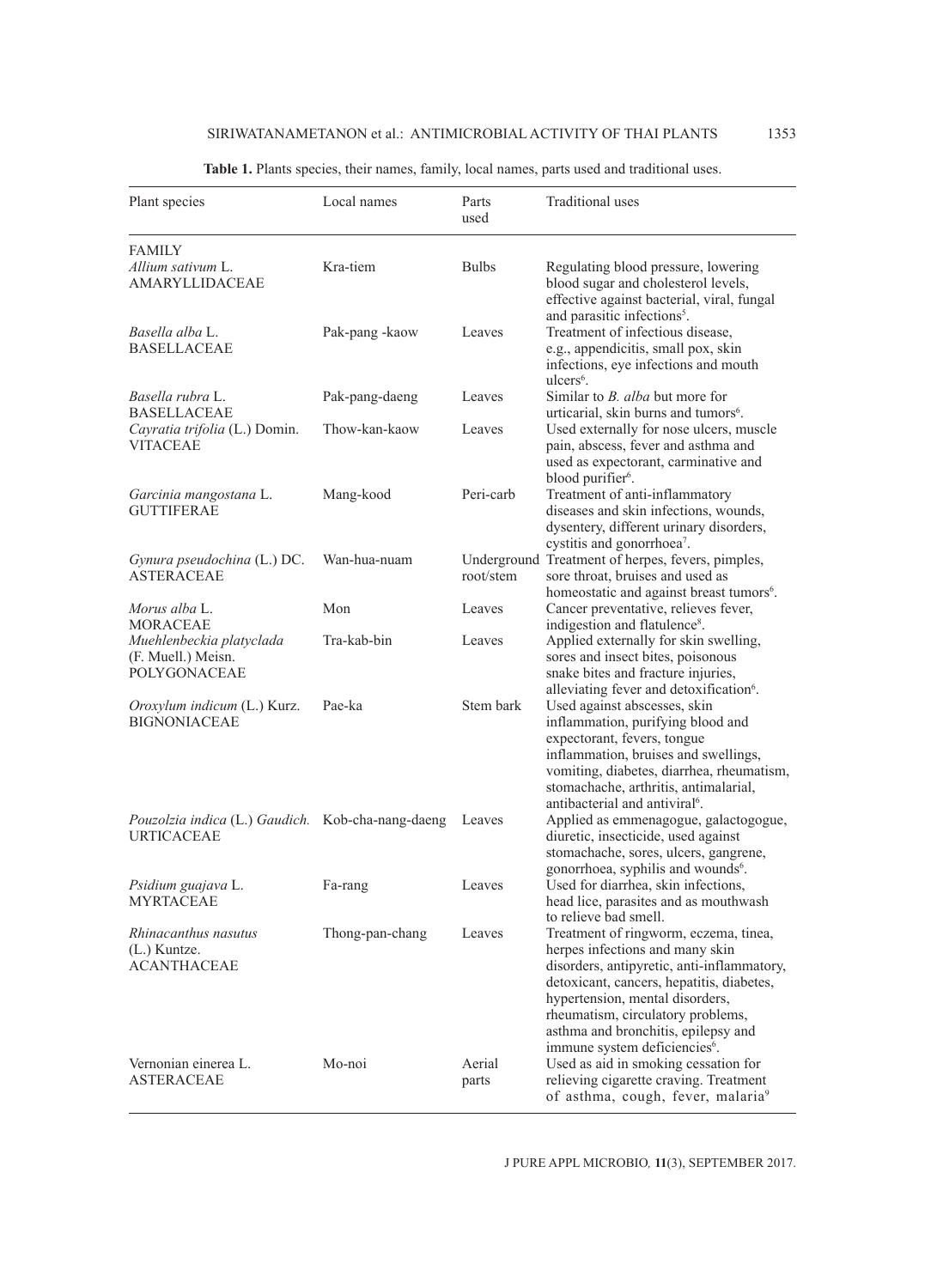| Extract                  |                    |                      |                          |      | Inhibition zone (mm)                             |                          |               |                |                   |
|--------------------------|--------------------|----------------------|--------------------------|------|--------------------------------------------------|--------------------------|---------------|----------------|-------------------|
|                          |                    | B. cereus. S. aureus | E.coli                   |      | S. typhi P. aeruginosa C. albicans C. tropicalis |                          |               | C. glabrata    | C. guilliermondii |
| Allium sativum           | £                  | £                    | g                        | £    | £                                                | 10.5                     | 17.4          | 7.7            |                   |
| Basella alba             | ı                  | ĭ.                   | $\bar{1}$                | ï    |                                                  | 8.8                      | $\mathbf{I}$  | $\mathbf{I}$   | 9.3               |
| Basella rubra            | $\mathbf{r}$       |                      | $\bar{\phantom{a}}$      | ı    |                                                  | $\overline{\phantom{a}}$ | I.            | ı,             | ť,                |
| Cayratia trifolia        | $\frac{0.5}{14.5}$ | $7.5$<br>11.3        | 12.3                     | 9.0  |                                                  | 12.6                     | $\frac{1}{4}$ | $\Xi$          | 12.0              |
| Garcinia mangstana       |                    |                      | 10.5                     |      |                                                  | 14.4                     | 11.4          | $\Xi$          | 12.3              |
| Gynura pseudochina       | í,                 | l,                   | $\overline{\phantom{a}}$ |      | 10.0                                             |                          | $\cdot$       | 7.7            |                   |
| Morus alba               |                    |                      |                          |      | $\bar{1}$                                        | $9.802$<br>$-1.9$        | 10.6          | ï              | 0.6               |
| Muehlenbeckia platyclada | 0.7                | 80000                | ı                        |      | í,                                               |                          | 10.9          | 7.7            | 10.5              |
| Oroxylum indicum         | $\overline{1}$     |                      |                          |      | 12.0                                             |                          | 15.8          | 7.0            | 9.5               |
| Pouzolzia indica         | 0.5                |                      | 10.5                     |      | ı                                                | $\frac{10.4}{11.9}$      | 11.8          | $\overline{1}$ | ı                 |
| Psidium guajava          |                    | 14.0                 | 13.3                     |      | 10.0                                             | 13.2                     | 17.4          | 9.0            | 14.3              |
| Rhinacanthus nasutus     |                    | J.                   | $\bar{1}$                |      | ï                                                | $\overline{\phantom{a}}$ | f,            | $\mathbf{I}$   | $\mathbf{I}$      |
| Vernonian einerea        |                    |                      | í.                       |      | ï                                                | 9.9                      | 8.0           | ï              | 11.0              |
| Lincomycin               | $\frac{0.5}{1.0}$  | $\frac{8.5}{12.0}$   | 12.0                     | 11.0 | 12.0                                             |                          |               | I              | í.                |
| Amphotericin B           | g                  | £                    | £                        | g    | £                                                | 1.0                      | 10.0          | 10.0           | 9.3               |

J PURE APPL MICROBIO*,* **11**(3), SEPTEMBER 2017.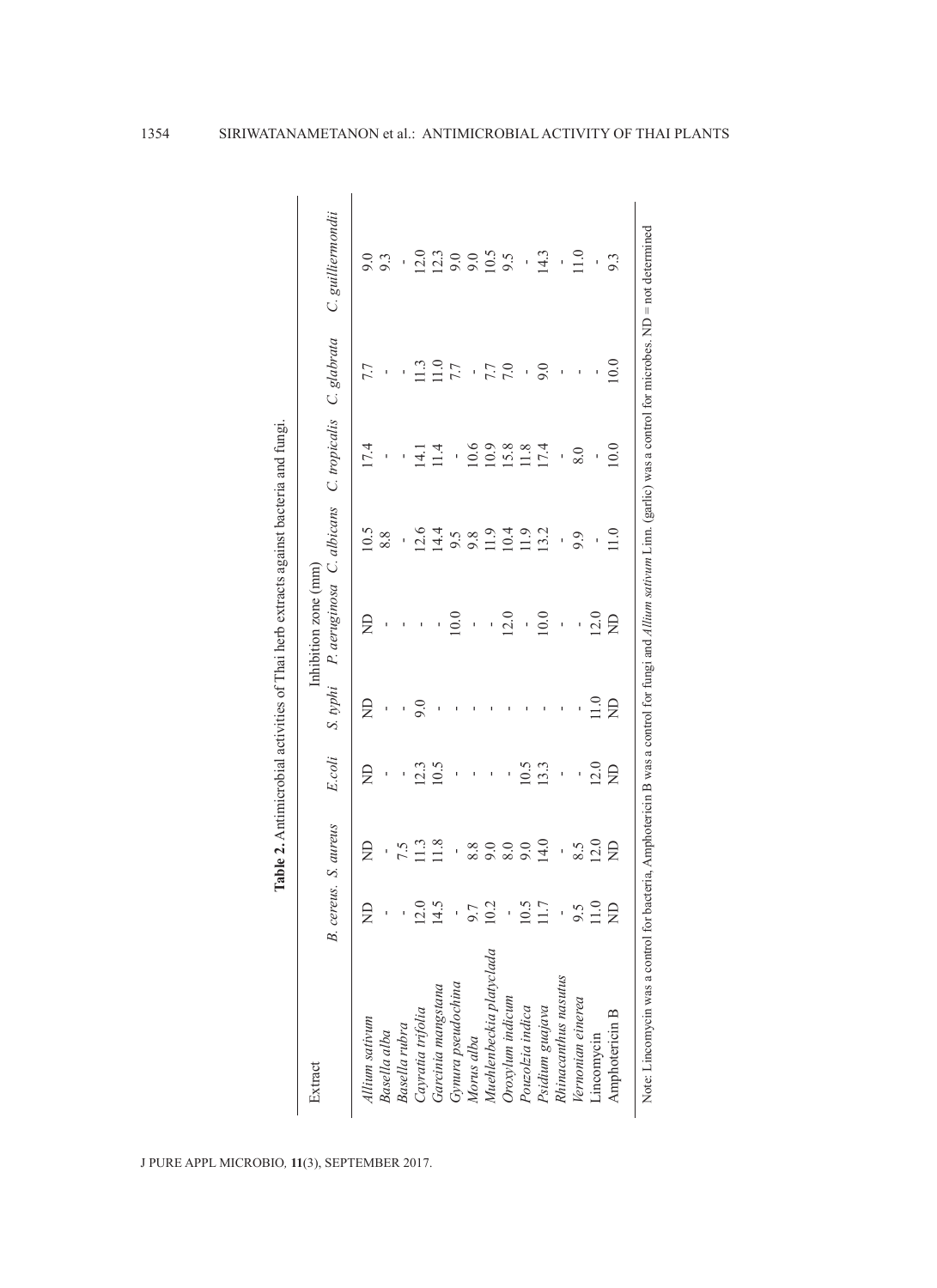by *G. pseudochina* and *P. guajava.* The extract with the greatest activity against the gram-negative bacteria overall was *P. guajava* (diameter of the inhibition zone was 10-13.3 mm).

For fungi, the extract with the greatest activity against *C. albicans* was *G. mangostana,* while *P. guajava* had the greatest activity against *C. tropicalis* and *C. guilliermondii*. *A. sativum* was also active against *C. tropicalis* but was not good for other fungal strains. For *C. grabrata*, only *C. trifolia* and *G. mangostana* were active, while the other plants showed mild activity.

#### **DISCUSSION**

*A. sativum*, or garlic, has been widely used in Thai traditional medicine as a potent antifungal remedy. Thus, it was selected to be a positive control for the natural products in this study with the hope that it would show the greatest activity against all the *Candida* strains tested. It was the best against *C. tropicalis* but not the other strains tested, including *C. albicans,* while previous studies found that allicin from garlic has antifungal activity particularly against *C. albicans*12. However, the concentration of allicin can vary depending on the location that the garlic grows. The allicin compound is also instable and decomposes<sup>13</sup>.

*C. trifolia*, which is commonly known as fox grape in English, in a previous study, was found to possess the most potent DPPH free radical scavenging activity and strongly inhibited lipid peroxidation as well as containing the highest amount of phenolic compounds<sup>6</sup>. The bark extract showed antiviral, antibacterial, antiprotozoal, hypoglycemic, anticancer and diuretic activities<sup>14</sup>. In this study, its methanolic extract showed good antibacterial activity against both gram positive and gram negative bacteria. In addition, it showed potency against all *Candida* spp., especially *C. tropicalis*. *C. trifolia* has been reported to contain yellow waxy oil, steroids, terpenoids, flavonoids and tannins<sup>15</sup>.

*G. mangostana,* or mangosteen, is the queen of fruit in Thailand, which has a wide range of medicinal properties including antibacterial and antifungal7 . In this study, its extract showed the greatest activity against *B. cereus, S. aureus* and *C. albicans,* which is in agreement with many previous studies. Recently, it was found that the

crude chloroform extract of mangosteen pericarp showed an effective zone of inhibition against *Streptococcus mutans, Streptococcus sanguis, Streptococcus salivarius, Streptococcus oralis* and *Lactobacillus acidophilus*16. Thus, the mangosteen pericarp extract showed promising activity against dental pathogens and would aid in designing a novel drug for the treatment of dental infections.

*P. guajava,* or guava leaves, tea is commonly used as a medicine against gastroenteritis and diarrhea in children by those who cannot afford or do not have access to antibiotics<sup>17</sup>. Of the bacteria tested in this study, the *S. aureus* strain was inhibited the most by the extracts followed by the *E. coli*. This result is in agreement with many previous studies in which the guava extracts were very active antibacterially and that the ethanol and methanol were better than n-hexane and water for the extraction of the antibacterial properties of guava18. One study found that the essential oil extracted from guava showed inhibitory activity against *S. aureus*, *Salmonella* spp. and *E. coli* isolated from seabob shrimp, which caused diarrhea<sup>17</sup>. These data supported the use of guava leaf-made medicines in diarrhea cases where access to commercial antibiotics is restricted.

## **CONCLUSION**

The findings of this study generally support the popular use of some plant species that show great activity against bacteria and fungi as antibiotic folk medicines, especially *A. sativum, C. trifolia, G. mangostana* and *P. guajava.* In addition, this paper also provides preliminary information about thirteen plant species. Such information may serve as basic knowledge for further insight for future pharmacological, phytochemical and clinical investigations.

### **REFERENCES**

- 1. Dumrongsakunchai, W., Tassaneeyakul, W. Herb and drug interaction. *Srinagarind Medical Journal,* 2008; **23**(2): 223–8.
- 2. Newman, D.J., Cragg, G.M. Natural products as sources of new drugs over the 30 years from 1981 to 2010. *J. Nat. Prod.,* 2012; **75**(3): 311–335.
- 3. Ramawat, K.G., Goyal, S. Natural products in cancer chemoprevention and chemotherapy. In: Ramawat, K.G. (ed): Herbal Drugs:

J PURE APPL MICROBIO*,* **11**(3), SEPTEMBER 2017.